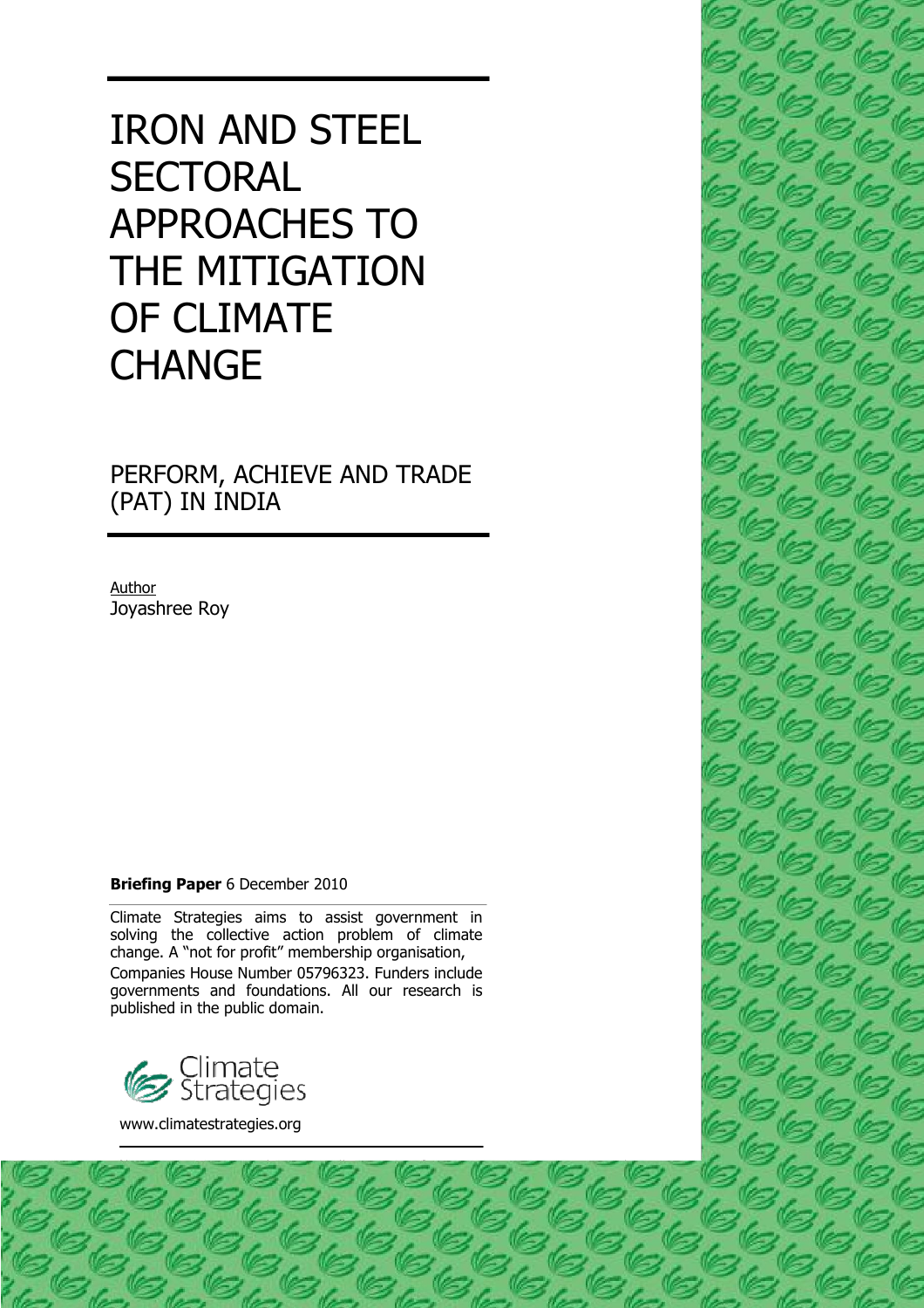

# **Iron and steel sectoral approaches to the mitigation of climate change**

**Perform, Achieve and Trade (PAT) in India**

# **Contents**

### **Acknowledgement**

The authors wish to thank, without implicating, Peter Wooders, Christopher Beaton and Jon Price for many useful comments and assistance.

### **Publisher**

Publisher i.e. Climate Strategies 2010

For citation and reprints, please contact the publisher Climate Strategies

## **Abstract**

The Indian government is currently in the design phase of the "Perform, Achieve and Trade" (PAT) scheme, intended to increase the energy-efficiency of high-carbon-emitting sectors of the economy, including the iron and steel sector.

This brief explains what the PAT is, what its potential might be, how it could work and offers some preliminary conclusions about its prospects and recommendations for its ultimate design. The analysis is based on an forthcoming report by Climate Strategies; part of a series of papers that analyses the potential of sectoral approaches to assist with mitigating greenhouse gas emissions, with a particular focus on the iron and steel sector.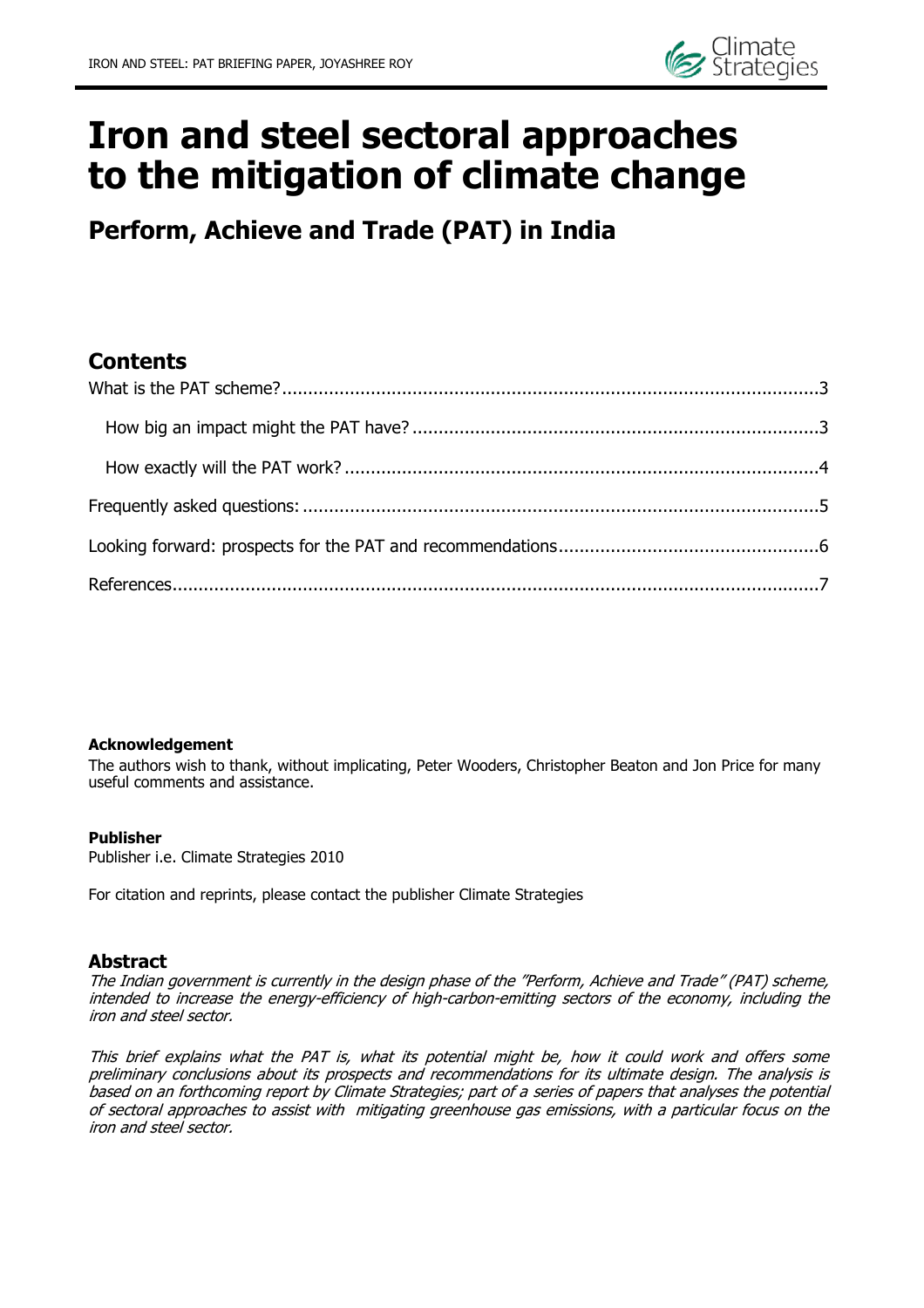

# <span id="page-2-0"></span>**What is the PAT scheme?**

The "Perform, Achieve and Trade" (PAT) scheme is a new policy that India plans to implement in 2011 in order to increase energy-efficiency in nine high-carbon-emitting sectors of the national economy. It uses a market-based mechanism, covering more than 700 units and facilities whose energy consumption exceeds sector-specific minima (Bhargava, 2010) and which together account for more than 50% of fossil fuels used in India, including large-scale plants and sponge iron producing units in the iron and steel industry. (Ministry of Environment and Forests, Government of India, 2010a). The PAT will not apply to secondary steel production in the small and medium-sized enterprises (SME) sector, which currently make up around 48% of the sector, but their inclusion may be considered at a future point in time.

The PAT will operate like the EU Emissions Trading Scheme (ETS), but instead of controlling absolute amounts of carbon emitted, it will focus on energy intensity – the amount of energy used to produce each unit of output. It will introduce successive, increasingly stringent caps on the energy intensity of different sectors over a number of policy phases. Companies that meet these targets will then be rewarded with Energy Savings Certificates (ESCerts), which can be traded with under-performing companies, either within a sector or within all sectors covered (this is still to be decided). In this way, the national target for energy intensity will be achieved; by relying on market drivers to incentive investments among actors that can improve performance most cost-effectively (Bureau of Energy Efficiency, Ministry of Power, Government of India, 2008; Ministry of Power, Government of India, 2007).

The PAT is also a type of "sectoral approach" – a strategy for climate change mitigation that focuses on negotiating agreements for particular sectors, on the basis that broader, less-nuanced policies might make them less competitive internationally or simply lead to the relocation ("leakage") of emissions elsewhere. It is, however, purely a national scheme, aimed at helping India deliver its domestic commitment (announced in the run up to the Copenhagen 2009 climate summit) to reduce GHG emissions by 20-25% by 2020 against 2005 levels. It does not form part of any international plan to incentivise greenhouse gas (GHG) emissions reductions in a specific sector.

The first phase of the PAT was originally envisaged for 2009-12, but is now scheduled for April 2011−2014. The policy is being coordinated by the Bureau of Energy Efficiency (BEE) in the Central Government, as one of four parts of the "National Mission on Enhanced Energy Efficiency" (NMEEE), itself one of the eight missions for the National Action Plan for Climate Change (NAPCC). The NMEEE was approved by the Union Cabinet on 24 June 2010, with funding of INR 235.35 Crores (US\$ 50 million), the creation of two new posts of Deputy Director General in the BEE and a target of annual fuel savings of 23 million tonnes and greenhouse gas emissions of 98.55 million tonnes per year. (Bureau of Energy Efficiency, Ministry of Power, Government of India, 2010)

# <span id="page-2-1"></span>**How big an impact might the PAT have?**

Policy-makers in India predict that the PAT could accelerate improvements in energy efficiency for facilities accounting for 25% of India's fossil fuel use, and reduce  $CO<sub>2</sub>$  emissions by 25 million tonnes per year by 2014-15 relative to business-as-usual (Ministry of Environment and Forests, 2010b). This is approximately 1.4% of the country's projected total annual  $CO<sub>2</sub>$  emissions in 2015. (IEA, 2009) Potential savings in the 2011−2014 phase have been estimated at 9.8 million tonnes of oil equivalent (mtoe), at an anticipated total investment cost of INR 300 billion (around US\$ 6.5 billion) (Umashankar, 2010).

The iron and steel industry accounts for 28% of the total industrial greenhouse gas (GHG) emissions in India (Ministry of Environment and Forests, Government of India, 2010a). Historical trends suggest that India"s iron and steel industry, on its current trajectory, will take 30 years to achieve today"s world average standard for energy efficiency. This matches the estimates from industry experts, who have stated that the complete renewal of the sector can only happen in 30-40 years" time (Roy, forthcoming, December 2010). Reductions in the iron and steel sector will be key to the success of the PAT.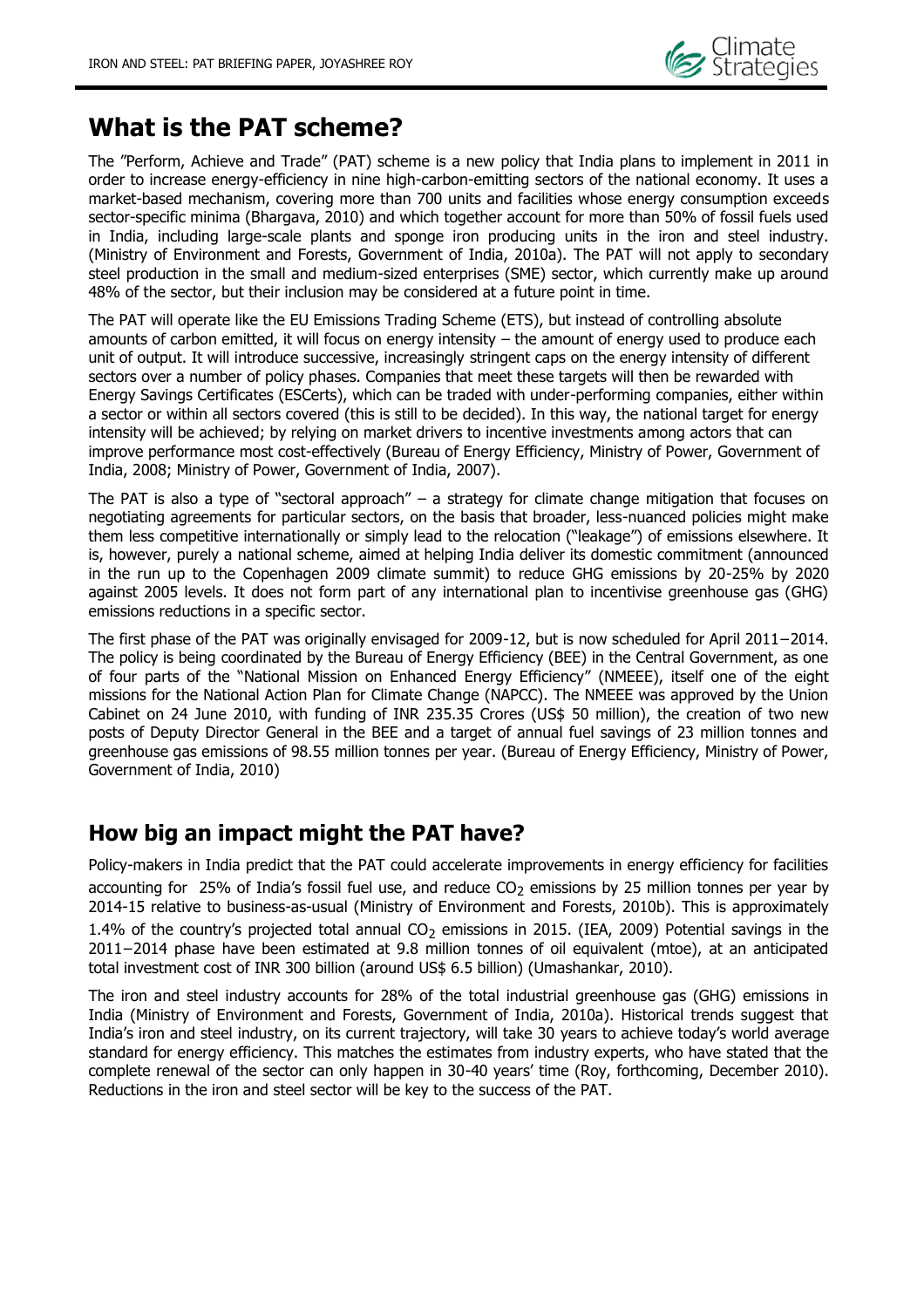# <span id="page-3-0"></span>**How exactly will the PAT work?**

The nine sectors to be covered by the PAT are: the thermal-power-based electricity generation industry, the fertilizer industry, the iron and steel industry, the cement industry, the pulp and paper industry, the aluminium industry, the chlor-alkali industry, the textiles industry and the rail industry.

There are two main stages involved in its organisation: target-setting and the creation of a national certificate-trading market.

### **Target-setting**

Targets for energy efficiency are to be based on "specific energy consumption" (SEC) – the amount of energy needed to execute a certain activity, often expressed as gigajoules per tonne of product. (Worrel, 1994)

Since 2006, the BEE has required industries to undertake an SEC-audit and report the results. It is currently working towards assigning each plant or production unit an individual specified target for reduction from its current SEC in the three-year period of April 2011-2014, based on a mandatory baseline survey of SECs in each sector (Bureau of Energy Efficiency, Ministry of Power, Government of India, 2008; Ministry of Power, Government of India, 2007). Potential sector-wide targets are also being discussed with industry units and associations. Current plans are that plants and production units will be categorized into 3 or 4 groups based on current SEC levels. More energy-efficient plants or production units will be given a lower reduction target (1-2%) than units with a higher SEC (where targets could be up to 5-8%). Target setting will be sectoral, either based on average performance, current improvement rates or trend in payback period values.

The challenges involved in setting and agreeing benchmarks should not be underestimated. The recent experience of the European Commission in setting benchmarks for allocation under Phase 3 of the Emission Trading Scheme (EU ETS) has shown that the process can be technically and politically challenging, and that a significant time period is required to work through the process (see resources under EC DG Clima (2010) for further details). The implementation plan announced by the BEE identifies support, including funding, for the establishment of a baseline energy audit and provisions for measurement, reporting and verification. (MRV) (Garnaik, 2010; Bureau of Energy Efficiency, Ministry of Power, Government of India, 2010).

A system for detailed third-party verification, with transparent reporting provisions, is also planned.

### **The creation of a national certificate-trading market**

At the end of the first phase of the PAT, currently planned to last from April 2011−2014, Energy Savings Certificates (ESCerts) will be given to companies who have achieved increased levels of energy efficiency beyond their BEE-negotiated target. ESCerts are to be issued by the BEE in the form of "virtual share certificates", shares that are stored on a database with no physical master copy, reducing the need for manual processing and lowering the risk of theft, forgery or damage. The repositories would be the national shares exchange markets.

Ultimately, the strength of the incentive to invest in energy efficiency will be most influenced by the price of the certificates. The BEE is currently planning to make initial ESCerts prices equivalent to the crude oil price, although their exact rationale for doing so has not been made publicly available, and nor has the mechanism to introduce such a 'price floor'. On the one hand, the idea might be to give ESCerts a minimum price in order to ensure that there is a certain financial incentive to increase energy efficiency, and to give certainty and stability to those considering investments in energy efficiency. On the other hand, it is not clear how this is intended to combine with the ESCert trading system, where prices would need to fluctuate in order to achieve the targeted energy-efficiency improvements at lowest cost. It is also understood that the decision as to whether ESCerts could be traded within a sector or between sectors is yet to be made. Wider coverage of trading would lead to the most economically-efficient solution, but the BEE might decide that they wish to guarantee reductions from individual sectors by excluding trading between sectors, at least in the initial phase of the PAT.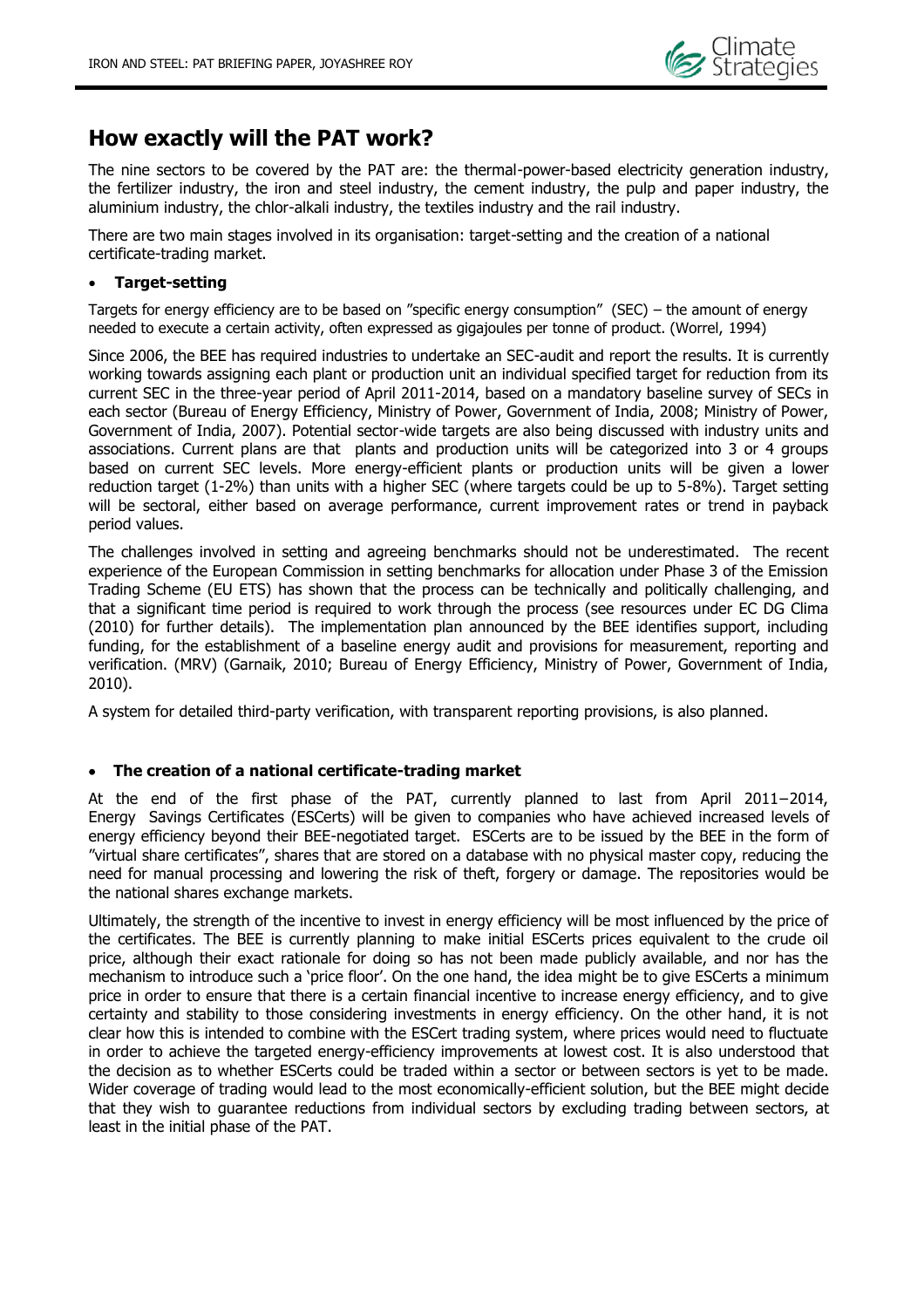

# <span id="page-4-0"></span>**Frequently asked questions:**

## **1. Why focus on energy efficiency?**

The PAT introduces a cap on energy intensity rather than absolute emissions for a number of reasons. Firstly, committing to an energy-intensity target allows developing countries to focus on mitigating their GHG emissions in a way that does not constrain growth – the aim is to reduce emissions per unit of output, but output itself is free to expand. It is hard, however, to predict whether the energy-intensity cap will be able to balance out activity-led growth in GHG emissions, so absolute emissions might still increase.

Another reason to focus on energy intensity is that, unlike carbon, energy is already priced. Even without the ESCert system, it can be financially rewarding for a business to invest in efficiency because this means it saves money on its energy inputs. The extent to which energy-intensity improvements will lead to emission reductions differs depending on the industry in question, but for the iron and steel sector at least there is a high correlation between energy-intensity improvements and carbon reductions, given the importance of coke (a high-carbon form of coal) during the production of new steel.

Finally, the decision is also a political one. Policymakers in India are trying to address the problem of climate change while remaining consistent with their position in international negotiations.

### **2. Would the PAT really provide enough incentive to increase efficiency in the iron and steel industry?**

As stated above, there are already financial benefits to increasing energy efficiency – companies save money on energy inputs. By giving energy-efficiency added value through its certificate trading scheme, the PAT has the potential to offer a "double dividend": industrial units can benefit from energy-input cost savings that would not be cost-effective in a business-as-usual scenario as well as the revenues they receive from sale of ESCerts.

In the iron and steel industry, sector experts feel that the major barriers to efficiency increases are the age and the scale of facilities, meaning that significant levels of investment would be needed in the early retirement and replacement of some plants. The financial returns on this kind of investment will be calculated according to ESCert prices, so this is an important area of uncertainty within the policy s operation. Without a minimum price for ESCerts, investment in enhanced energy efficiency in the iron and steel sector could be a risky project – though not investing, and hence being forced to buy ESCerts, could be the greater risk. Experience from UK Climate Change Agreements (a similar scheme) indicates that, in practice, PAT is likely to induce an "awareness effect" – an enhanced management focus on energy efficiency, with risk-averse companies often inclined to invest in energy efficiency (given the financial payback over a number of years) rather than "take their chances" on having to buy ESCerts at an unknown price.

### **3. How does it fit into climate change negotiations?**

The 2007 Bali Action Plan opened discussion on Sectoral Approaches (SAs) and Nationally Appropriate Mitigation Actions (NAMAs) as a part of a larger international framework for climate change mitigation. The aim of these proposed mechanisms was to alleviate competitiveness concerns, facilitate the diffusion of best-available technology and enhance developing country participation.

Since the PAT scheme could lead to measurable and verifiable additional reductions in GHG emissions in Indian sectors beyond BAU, including the iron and steel, and generate ESCerts , the ESCert market and CDM market could theoretically be integrated by allowing for the bundling of related projects. The PAT could become a NAMA (Nationally Appropriate Mitigation Action) which creates the possibility for international finance.

However, this policy pathway is not envisaged explicitly in the current design of the PAT scheme. Rather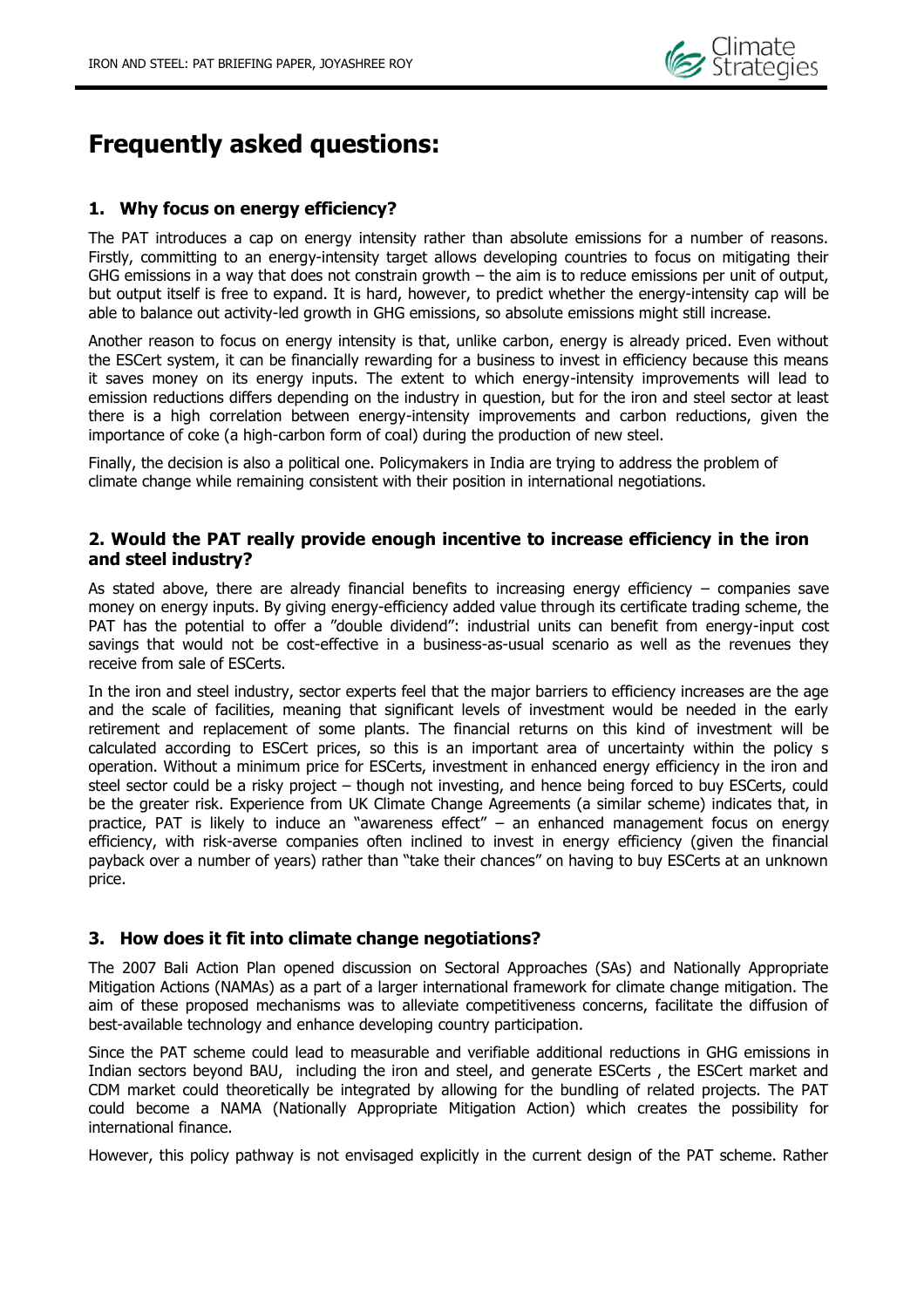

than act as complementary policies, it is also possible that the ESCert market could face competition from the CDM market. Investors might choose between PAT projects and general CDM projects depending on price uncertainty and differentials.

Even if the PAT does not generate international credits, it could be used by India as proof of its commitment and progress towards mitigating climate change, demonstrating that India is undertaking NAMAs as part of its commitment under the Copenhagen Accord. It may also allow, at least partially, for India to avoid border taxes or other instruments that certain countries may implement if they feel that their domestic climate actions represent an unfair burden on their producers relative to international competitors. Finally, the PAT is potentially a good opportunity to test the pros and cons of a national as opposed to a global scheme for mitigating climate change in a developing country.

# <span id="page-5-0"></span>**Looking forward: prospects for the PAT and recommendations**

Although the final details of the PAT are still being designed, the scheme seems to have the potential to reduce the carbon footprint of India"s iron and steel sector. Climate Strategies is currently conducting an analysis of the policy, as part of a larger project looking at the potential for sectoral approaches to help mitigate GHG emissions from the iron and steel industry, due to be published in December 2010.

Preliminary findings from the study suggest that the following conclusions and recommendations can be made:

- Given its wide coverage, it might be too ambitious to implement the PAT by April 2011, particularly across all sectors. Experience from other schemes across the world shows that design details are critical to get the incentives right for potential investors. Developing and designing these details presents technical and political challenges, which may take a significant period to work through. There are dangers in implementing a scheme before all the details have been fully specified: investors are always disincentivised by uncertainty. Quick implementation with too high focus on company or unit-ofoperation energy-intensity targets in the first phase might result in under-compliance, leading investment funds to flow out of the industry and missing opportunities to deliver energy-efficiency benefits.
- A solution to this might be to begin the program by focusing on one sector alone. A natural choice would be the iron and steel sector, due to there being less diversity in energy-efficiency across companies and the sector having a good record in responding to previous energy-efficiency measures. With considerable effort, it could be made ready for 2012 implementation.
- The most important step in readying the sector for the PAT would be target-setting. This can be approached in two stages: using historical information, the BEE can specify the minimum rate at which energy-intensity should decline. Then, it can ask companies to conduct bottom-up analyses to determine realistic targets for "enhanced performance" within a time frame of their choice. Analysis based on energy-efficiency trends and technological advancement in the Indian iron and steel industry shows if the PAT could deliver an average 3% decrease in energy intensity per unit of output as a sector average, year-on-year, the industry could reach the world s average energy efficiency by 2020.
- It is important to scale up awareness of the PAT among industry experts, CDM experts, technical and commercial managers, industry consultants and associations within affected sector. A survey conducted in the course of the Climate Strategies study has revealed that enthusiasm for the policy in industry circles is currently low, with some experts predicting that it will become a command and control instrument.
- To some extent, the BEE can try to push improvements by establishing technological standards for new plants and machinery in collaboration with the World Steel Association (WSA).
- Specifying equipment standards could allow the PAT to be extended to SMEs. This could avoid some leakage that may emerge in the short run from secondary steel production in the SME sector, currently representing almost 48% of the sector in India and growing quickly.
- The PAT might benefit from the introduction of a minimum price for ESCerts. A potential mechanism for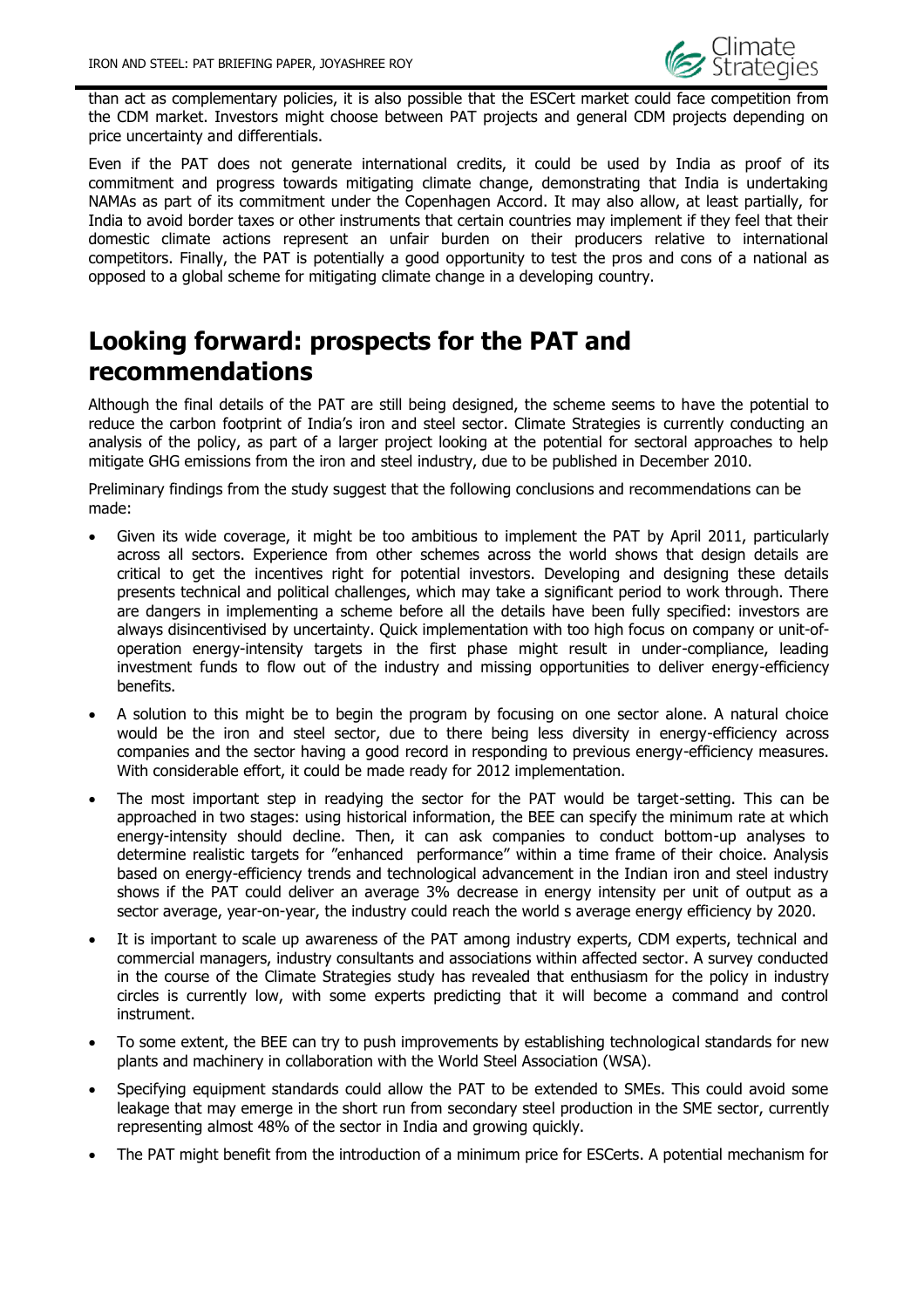

this could be the auctioning of EScerts at various intervals by the Government of India who would administer and operate the PAT. Trading details, notably this potential "price floor" and whether sectors can trade with each other would need further consideration based on the analysis of industry realities and options. Transparent information on the progress of companies towards their PAT targets and on the market for ESCerts itself would encourage participation in trading and lower compliance costs. However, companies would be likely to resist such transparency where they felt it encroached on commercial confidentiality or where they felt it would act against their interests.

If ESCerts could be labelled with carbon-reduction-equivalence, this would make them comparable and competitive with similar products in the market, such as certified emissions reductions (CERs).

# <span id="page-6-0"></span>**References**

Bhargava, Pranav. (2010). Perform, Achieve & Trade (PAT) mechanism under NMEEE. Presentation on behalf of the Bureau of Energy Efficiency (BEE). 30 November 2010. Retrieved 6 December 2010 from: http://www.emt-india.net/Presentations2010/32-Power\_2930Nov2010/10PranavBhargava.pdf

European Commission, DG Climate Action (2010). Benchmarks for free allocation. Retrieved November 30, 2010 from: http://ec.europa.eu/clima/policies/ets/benchmarking\_en.htm

Garnaik, Bureau of Energy Efficiency (2010). Personal Communication. 29 November 2010

IEA. (2009). World Energy Outlook 2009. Paris: OECD/IEA.

Ministry of Environment and Forests, Government of India. (2010, May). INCCA Indian Network for Climate Change Assessment. India: Greenhouse Gas Emissions 2007. Retrieved September 17, 2010, from Ministry of Energy and Forests: [http://moef.nic.in/downloads/public-information/Report\\_INCCA.pdf](http://moef.nic.in/downloads/public-information/Report_INCCA.pdf)

Ministry of Environment and Forests, Government of India. (2010, June 30). India: Taking on Climate Change. Post-Copenhagen Domestic Actions. Retrieved September 17, 2010, from Ministry of Environment and Forests website: [http://moef.nic.in/downloads/public](http://moef.nic.in/downloads/public-information/India%20Taking%20on%20Climate%20Change.pdf)[information/India%20Taking%20on%20Climate%20Change.pdf](http://moef.nic.in/downloads/public-information/India%20Taking%20on%20Climate%20Change.pdf)

Ministry of Power. (2007, March 5). The Gazette of India website. Retrieved September 17, 2010, from Bureau of Energy Efficiency (BEE) website: [http://www.bee](http://www.bee-india.nic.in/dc/Gazette_of_IndiaPartIISec3Sub-sec(i)02_03_2007.pdf)[india.nic.in/dc/Gazette\\_of\\_IndiaPartIISec3Sub-sec\(i\)02\\_03\\_2007.pdf](http://www.bee-india.nic.in/dc/Gazette_of_IndiaPartIISec3Sub-sec(i)02_03_2007.pdf)

Ministry of Power, Bureau of Energy Efficiency. (2010, June 24). Union Cabinet Approves National Mission for Enhanced Energy Efficiency. Business Wire India, New Delhi, Delhi, India, Thursday, June 24, 2010 Retrieved November 30, 2010, from Business Wire India website:

http://www.businesswireindia.com/PressRelease.asp?b2mid=23038

Ministry of Power, Bureau of Energy Efficiency. (2008, December). National Mission for Enhanced Energy Efficiency. Draft Mission Document: Im[p](http://www.indiaenvironmentportal.org.in/files/National%20Mission%20for%20Enhanced%20Energy.pdf)lementation Framework. Retrieved September 21, 2010, from India Environment Portal website:

[http://www.indiaenvironmentportal.org.in/files/National%20Mission%20for%20Enhanced%20Energ y.pdf](http://www.indiaenvironmentportal.org.in/files/National%20Mission%20for%20Enhanced%20Energy.pdf)

Roy, J., et al. (forthcoming, December 2010). *Iron and Steel Sector. India and Sectoral Approach Research* Study. Kolkata: Global Change Programme of Jadavpur University.

Worrel, E. (1994). Potentials for Improved Use of Industrial Energy and Materials, Ph.D Thesis. s.l.: Utrech University.

Umashankar S (2010), "Where India's flagship Climate Scheme Could Falter", Decean Herald, 29<sup>th</sup> Oct 2010.